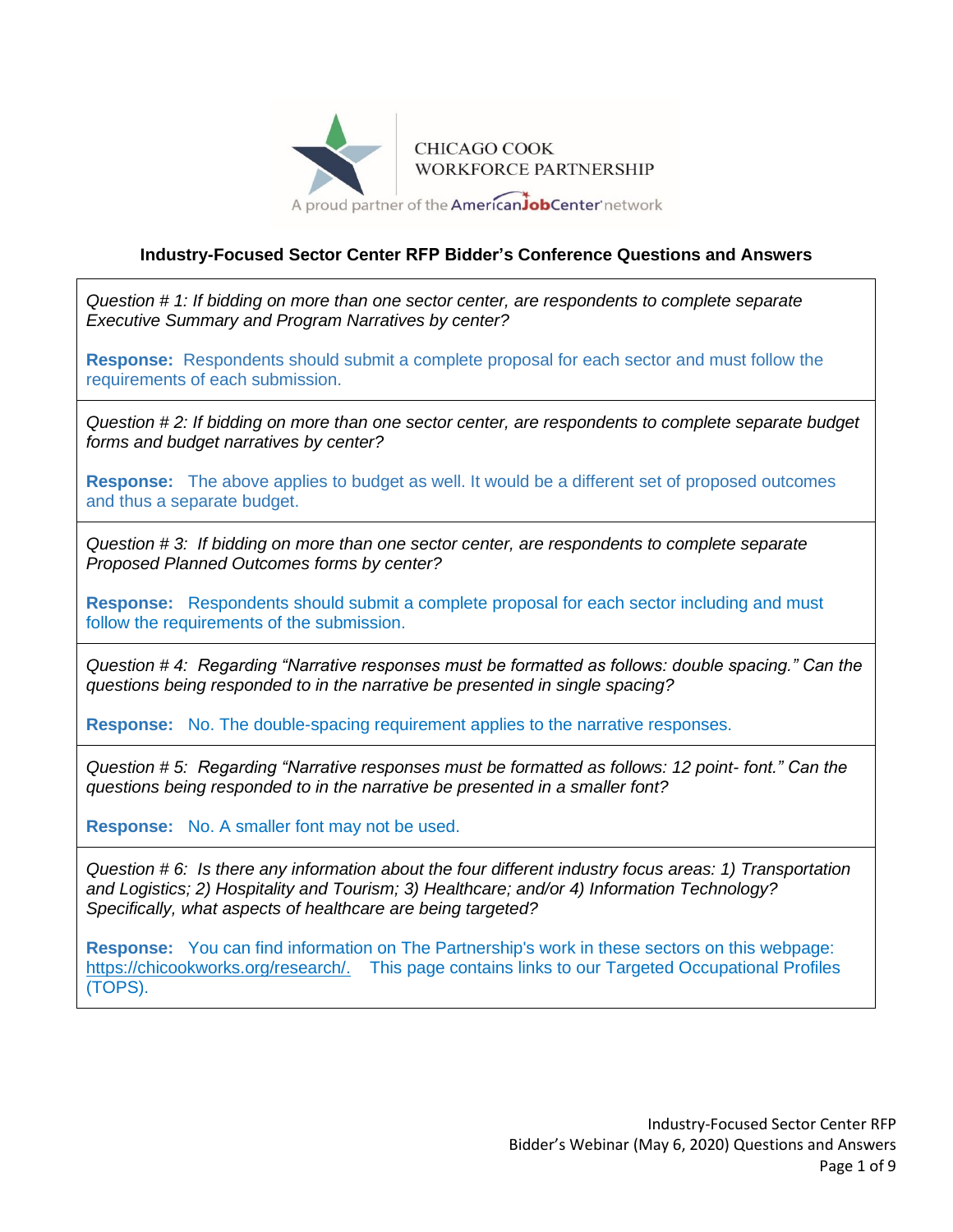*Question # 7: Section VII. A. of the RFP says that narrative responses must be double spaced. May tables, charts or illustrations embedded in the narrative be single spaced and/or use a smaller font?*

**Response:** Yes, they may. For tables, charts, and illustrations embedded in the narrative, please use the required fonts (12pt Times New Roman), but you may adjust spacing as needed.

*Question # 8: We are having a difficult time finding someone to audit our financials prior to May 29, 2020. Will it be ok to submit externally prepared financial statements? Are there any other recommendations?*

**Response:** Provide the previous year's financial audit.

*Question # 9: Hello, is City Colleges of Chicago able to participate in the RFP?*

**Response:** Yes.

*Question # 10: Can you spend some time explaining the difference between work-based learning approaches: customized training; on-the-job; and incumbent? We're having a hard time figuring out where to put our training programs in these categories?*

**Response:** The RFP defines these four categories, which are established in WIOA policy.

*Question # 11: What is BRED?*

**Response:** BRED refers to Business Relations & Economic Development. Refer to the description of BRED in the RFP in Section II. B.

*Question # 12: Can grant funds be used for training the same as we would use ITA or other WIOA funds?*

**Response:** These are all grant funds. In general, yes, for the business customers and for network referrals.

*Question # 13: So, we would not be able to ask any questions after next week?*

**Response:** Questions may be submitted until May 13, 2020 at 4:00 p.m. CT.

*Question # 14: What happens to the 20 points if you've never had this grant before?*

**Response:** Referring to the "Past Performance and Planned outcome 20 points, we anticipate and encourage proposals from agencies that are not prior grantees. In this case, respondents should describe past performance for other grants of this type or equivalent grants, demonstrating your ability to perform on this kind of a contract.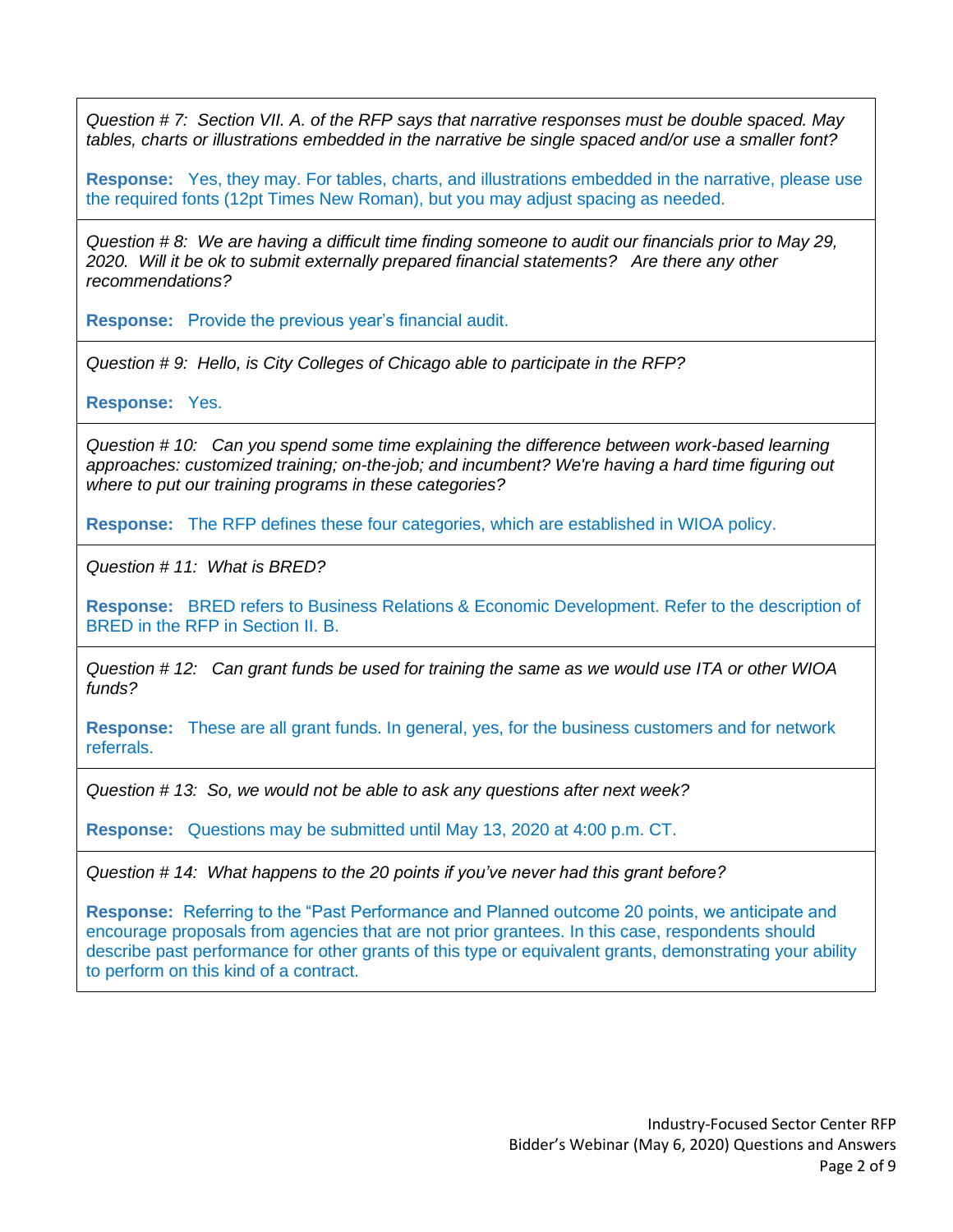*Question # 15: Re: training - is there a percentage that we are expected to spend on work experience, or can we submit what we feel is an appropriate amount based on our previous work experience collaborations or what we intend to use it for?*

**Response:** Respondents should define training and/or expenditures for training, if this is included in the program narrative. Please refer to the fiscal forms in your program narratives for business services, workforce coordination, and training.

*Question # 16: Is there a certain amount we are expected to spend on WEX training, or can we use what we consider to be an appropriate amount or based on our previous WEX collaboration and what we intend to use it for?*

**Response:** There is no training expenditure requirement delineated in the RFP.

*Question # 17: You said the deadline for questions is March 13. After the 13th, you will not answer any questions?*

**Response:** Questions may be submitted until May 13, 2020 at 4:00 p.m. CT.

*Question # 18: As employers and businesses open to the public, we are now under a mandate from the Governor to provide face masks and sanitizing supplies to customers who visit our business as part of the phased reopening's. Are these expenses that we can budget for in our operational expenses?*

**Response:** The Partnership will release a systemwide plan including safety measures that will be required of each site.

*Question # 19: What considerations are being made for COVID?*

**Response:** All services are currently being delivered virtually and follow CDC guidelines for workplace safety.

*Question # 20: What does request for e signature mean?*

**Response:** The Partnership uses DocuSign as an electronic mechanism for legal signature; should you wish to use it. At the least, your submission must be logged by the time and date stamp of your email. Procedures are in place if you cannot provide either an e-signature or a scanned and emailed document with original signatures. If necessary, we will follow-up with respondents to get sign off from persons with signing authority.

*Question # 21: Will there be an automatic email response from the RFQ submittal email address to alert applicants that their message was received?*

**Response:** Yes, there will be.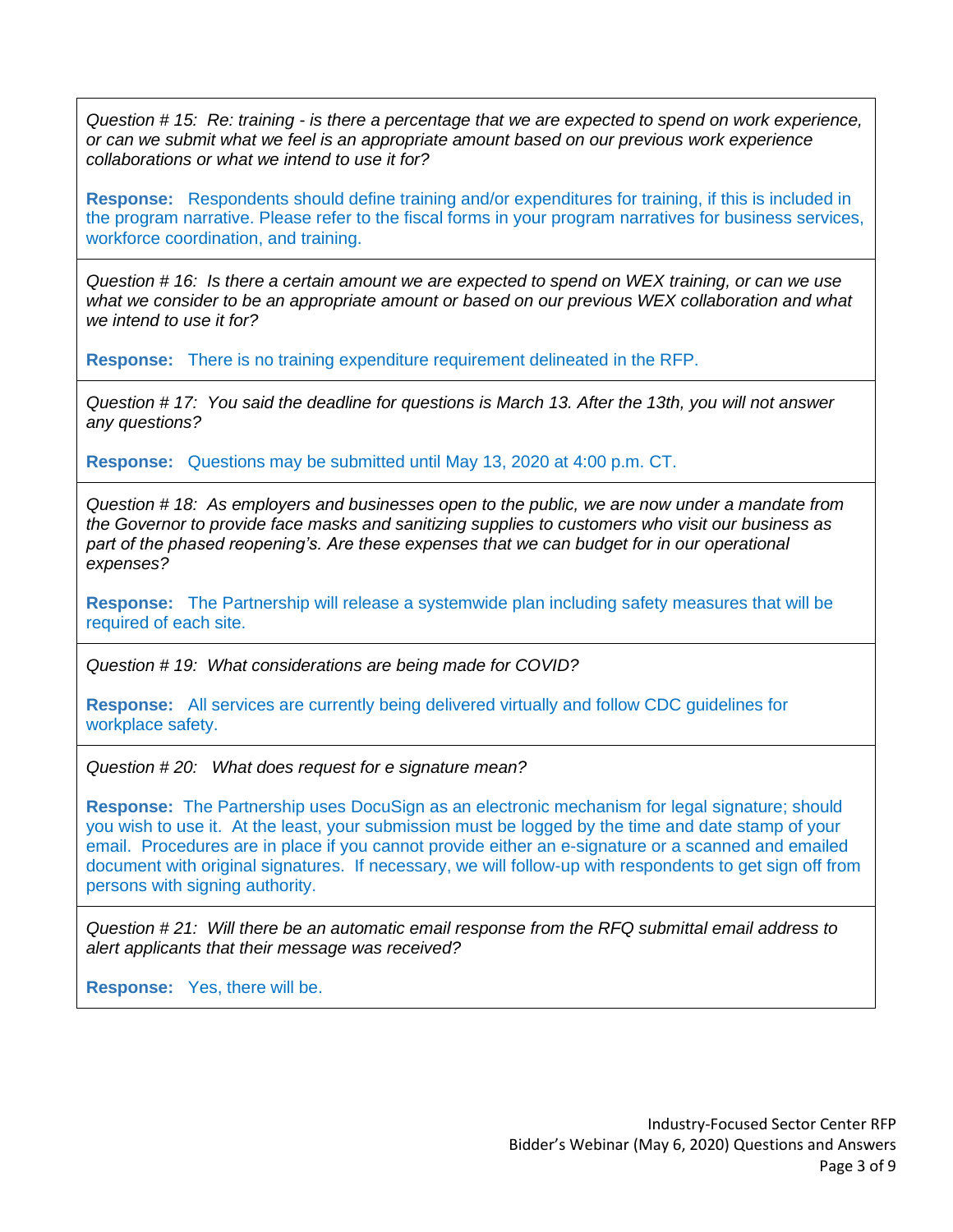*Question # 22: Do you know when RFP for manufacturing sector centers will be published?*

**Response:** The industry sectors for this RFP are listed as hospitality and tourism, healthcare, technology; and, transportation, distribution, and logistics.

*Question # 23: Is there specific information/detail about the four industries? some of the categories are rather broad, such as healthcare?*

**Response:** Respondents should be experts in the chosen industry and able to provide narrative that informs their understanding of the industry sector needs in whatever way the system should support the sector.

*Question # 24: Are there minimum and maximum amounts for the funding?*

**Response:** We have internal determinations, but we have not shared any details - minimum or maximum.

*Question # 25: Can apprentice programs be funded through this program?*

**Response:** WIOA is a Department of Labor supported program and its business services tools and training are used to support registered apprenticeships.

*Question # 26: Will there be a planning or start up period allowed for this grant?*

**Response:** This grant is anticipated to start on July 1, 2020.

*Question # 27: Will you be sending this recording and slides after this?*

**Response:** No. However, we will make the recording and slides available on our website: <https://chicookworks.org/request-for-proposal-industry-focused-sector-centers/>

*Question # 28: Will this July 1st start be delayed due to COVID-19?*

**Response:** The anticipated start date is July 1, 2020. Some services will begin on this date, but we will use this as a prism when reviewing proposals. We do not anticipate any delays currently.

*Question # 29: Is an applicant required to include all four work-based learning activities (OJT, customized training, IWT, and WEX/internships)?*

**Response:** Respondents should detail their understanding of the industry sector priorities and how to maximize utilization of WIOA business services tools. All WIOA business services tools must be promoted to employers.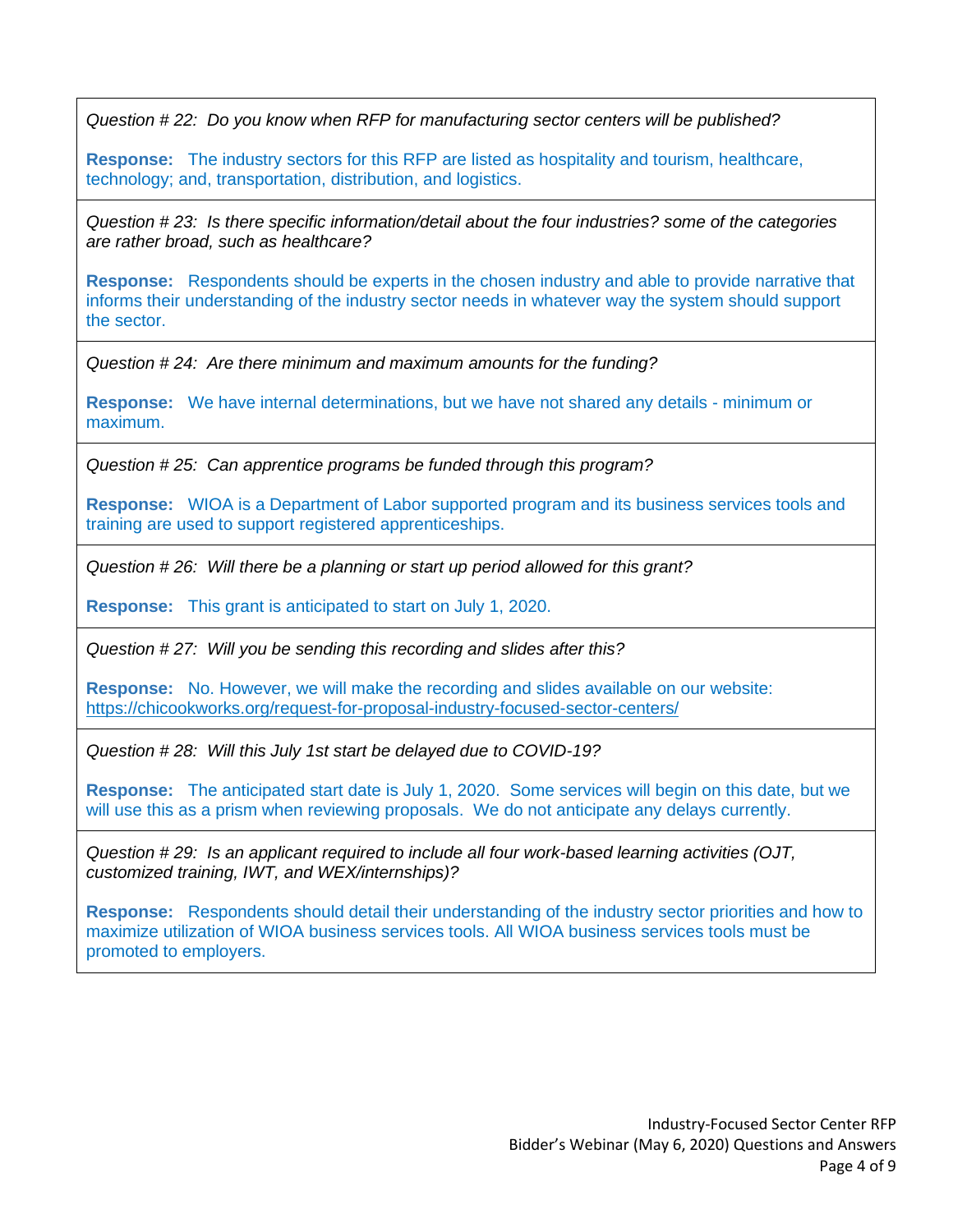*Question # 30: Is the proposed sector center budget supposed to also include training dollars or will the sector center be able to access the various WIOA training through the Partnership (in addition to working with AJCs and Delegate agencies through shared placements)?*

**Response:** Please follow the budget instructions related to training and all delegate agencies of the Partnership services and review the section on Business Services. (Refer to slide 14.) Also reference this RFP in Section VIII. A.

*Question # 31: Our organization serves people with arrest and conviction records. Are we required to enroll all eligible participants, even if they don't have a record?*

**Response:** This RFP is focused on serving employer customers. All grantees of The Partnership serve the system; working with and serving people with and without records.

*Question # 32: I apologize my connection was lost, but was the question answered about City Colleges being able to participate in the RFP?*

**Response:** Yes, it was answered. The City Colleges of Chicago is eligible to respond.

*Question # 33: My question is related to formatting the proposal. It is mentioned that there should be a page break for each new section...are those sections 1, 2, and 3, of part C of the narrative? or should we page break the sections in part 2. program narrative for business services, workforce coordination, and industry experience? can we consider all the areas of part 2? program description to be one section and not worry about page breaking the sub-areas?*

**Response:** The page break requirement applies only to program narrative. See the Industry-Focused Sector Center RFP in Section VII. A.

*Question # 34: Do all participants have to be WIOA enrolled? WIOA eligible?*

**Response:** The Industry-Focused Sector Center RFP is focused on employer engagement. Grantees will work with The Partnership's delegate agencies that serve job seekers. This grant is WIOA funded and the primary customer is employers.

*Question # 35: Are the page maximums double spaced or single spaced?*

**Response:** Refer to the requirements in Section VII. A.

*Question # 36: Would interpreter training be considered appropriate if we focus on language used in the field, i.e. medical terminology?*

**Response:** Refer to this RFP in Section III. B for more details.

*Question # 37: is there a minimum number of people that a sector center is expected to serve?*

**Response:** An Industry-Focused Sector Center primarily serves employers.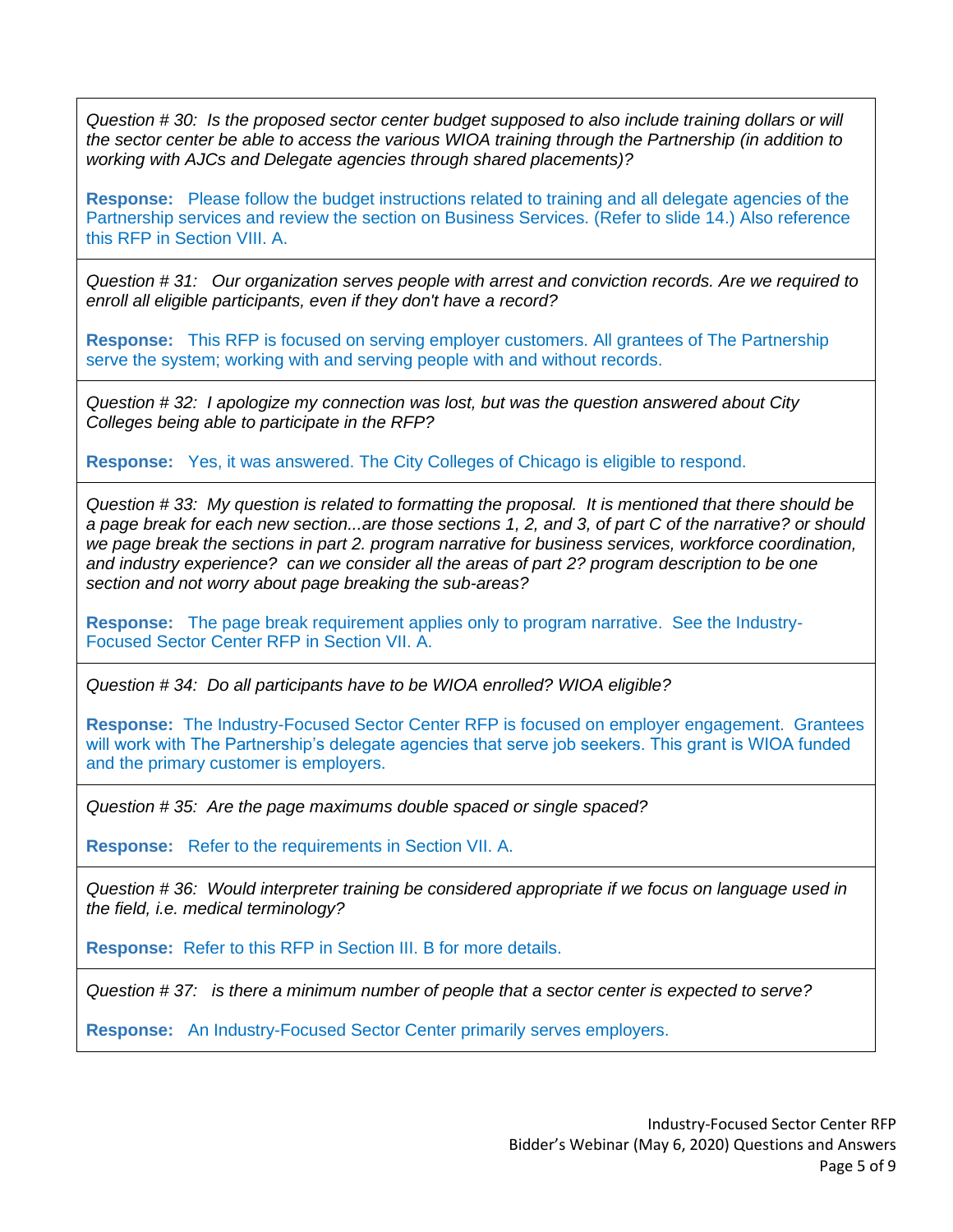*Question # 38: Can we just choose customized training of business service for our RFP?*

**Response:** Respondents should detail their understanding of the industry sector priorities and how to maximize utilization of WIOA business services tools. All WIOA business services tools must be promoted to employers.

*Question # 39: Does customized training have to be in partnership with an employer?*

## **Response:** Yes.

*Question # 40: If we attach additional attachments, we would like to provide; where in the submission should we place them?*

**Response:** Respondents will need to determine where the attachment will apply and organize your response to that category and attach it with your program narrative. Check your system to be sure you can send large documents. Attachments should be committed to the portion of the RFP to which they apply.

*Question # 41: Is this funding for organizations who already have sector specific and model program or for those who are starting a new sector-based training program?*

**Response:** The Industry-Focused Sector Center RFP is for those respondents that can provide the requested business services as described in the RFP.

*Question # 42: Does hospitality and tourism include retail?*

**Response:** Hospitality and Tourism is one of the four focus areas for this RFP. Respondents should articulate how they define the focus area(s) in their response.

*Question # 43: How do you define expert in the industry?*

**Response:** Refer to "expert" language from the RFP in Section VII. C.

*Question # 44: Is it expected that a certain percentage of the sector center budget be used for direct training projects?*

**Response:** Respondents should include any costs they want to be considered as part of their budget.

*Question # 45: Follow up or would it be ok to just have leveraged funding for training?*

**Response:** Nothing in the RFP prohibits leveraged funding.

*Question # 46: I understand each type of experience is supposed to be promoted but do you expect each respondent to provide the 4 work-based experiences or can we choose one*

**Response:** Grantees will promote all work-based experiences as defined in the RFP. The respondents understanding of the industry should inform the response related to training and/or workbased learning.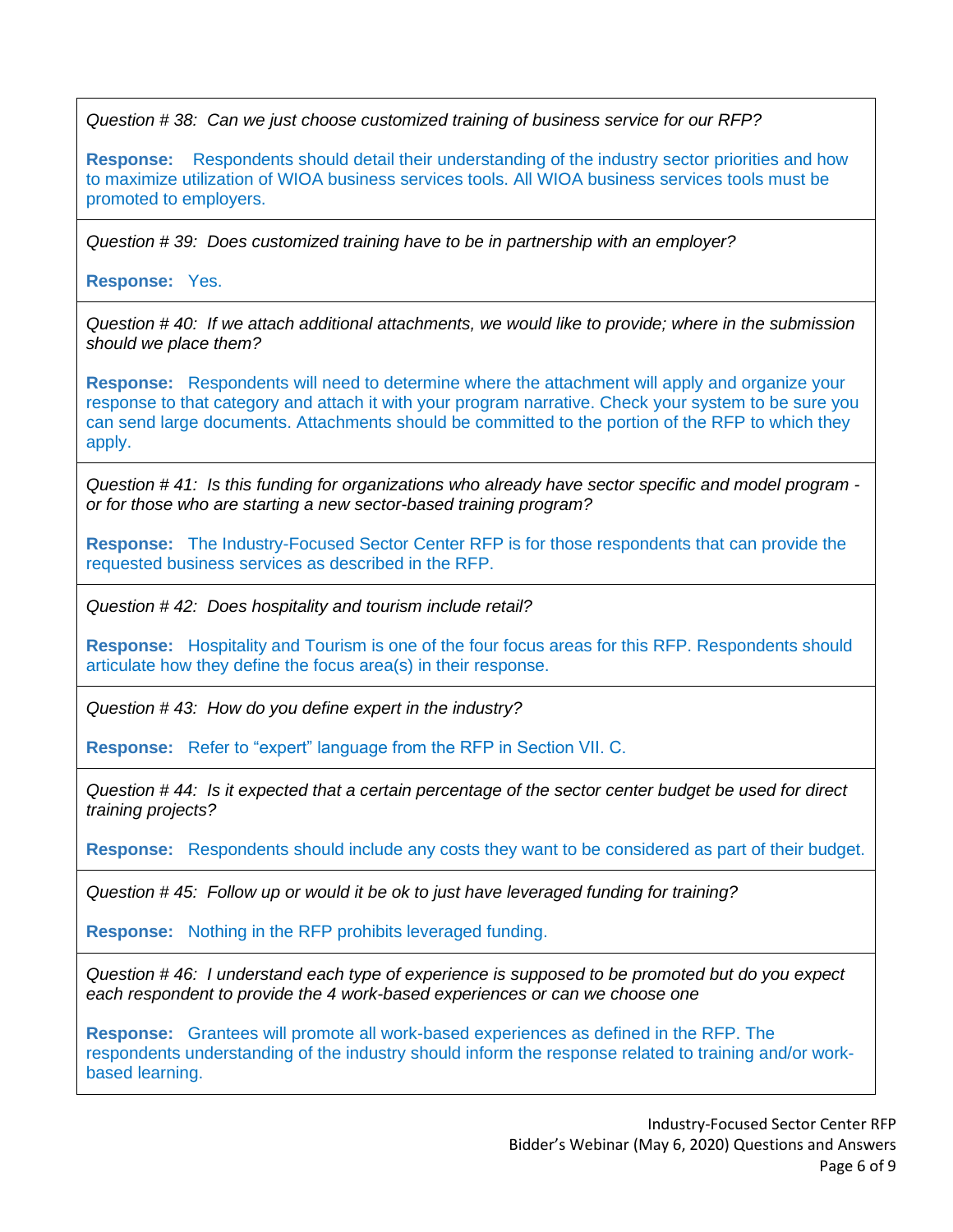*Question # 47: Just to confirm, the applicant should submit their own chart of accounts? The RFP budget instructions don't speak to that explicitly?*

**Response:** A Chart of Accounts is not required. Please follow the RFP instructions.

*Question # 48: Will you send this recording and slides after this call?*

**Response:** No, but it will be posted to our website: [https://chicookworks.org/request-for-proposal](https://chicookworks.org/request-for-proposal-industry-focused-sector-centers/)[industry-focused-sector-centers/](https://chicookworks.org/request-for-proposal-industry-focused-sector-centers/)

*Question # 49: Can RFQ question submissions be submitted after the deadline?*

**Response:** The deadline to submit RFP questions is May 13, 2020 at 4:00 p.m. CT.

*Question # 50: Would it be ok to have leveraged funding training?*

**Response:** Nothing in this RFP prohibits leveraged funding.

*Question # 51: Approximately how much of our proposed budget be allocated for 1A and how much should be allocated for 1D?*

**Response:** Your organization can make this determination.

*Question # 52: What time period should be included in the Past Performances and Planned Outcomes grants list?*

**Response:** Include the last program year.

*Question # 53: Page 25 May additional attachments be included in the submitted proposal and if yes, will they be evaluated?* 

**Response:** Please include only documents requested as attachments.

*Question # 54: Program Narrative questions Page 25 In order to abide by the RFP's narrative page limits, are the questions/prompts required to be included in our response and can they be truncated, or eliminated, as to not consume the narrative page count?* 

**Response:** If the numbering of sections is consistent, they may not have to included, although it is helpful. Truncated is permissible.

*Question # 55: Page 23 Regarding double spacing, do the directions only apply to the narrative and not attachments, charts, graphs, questions and prompts, headings, headers, and footers?* 

**Response:** No, the directions also apply to the attachments and other parts, questions, prompts, headings, headers, and footers.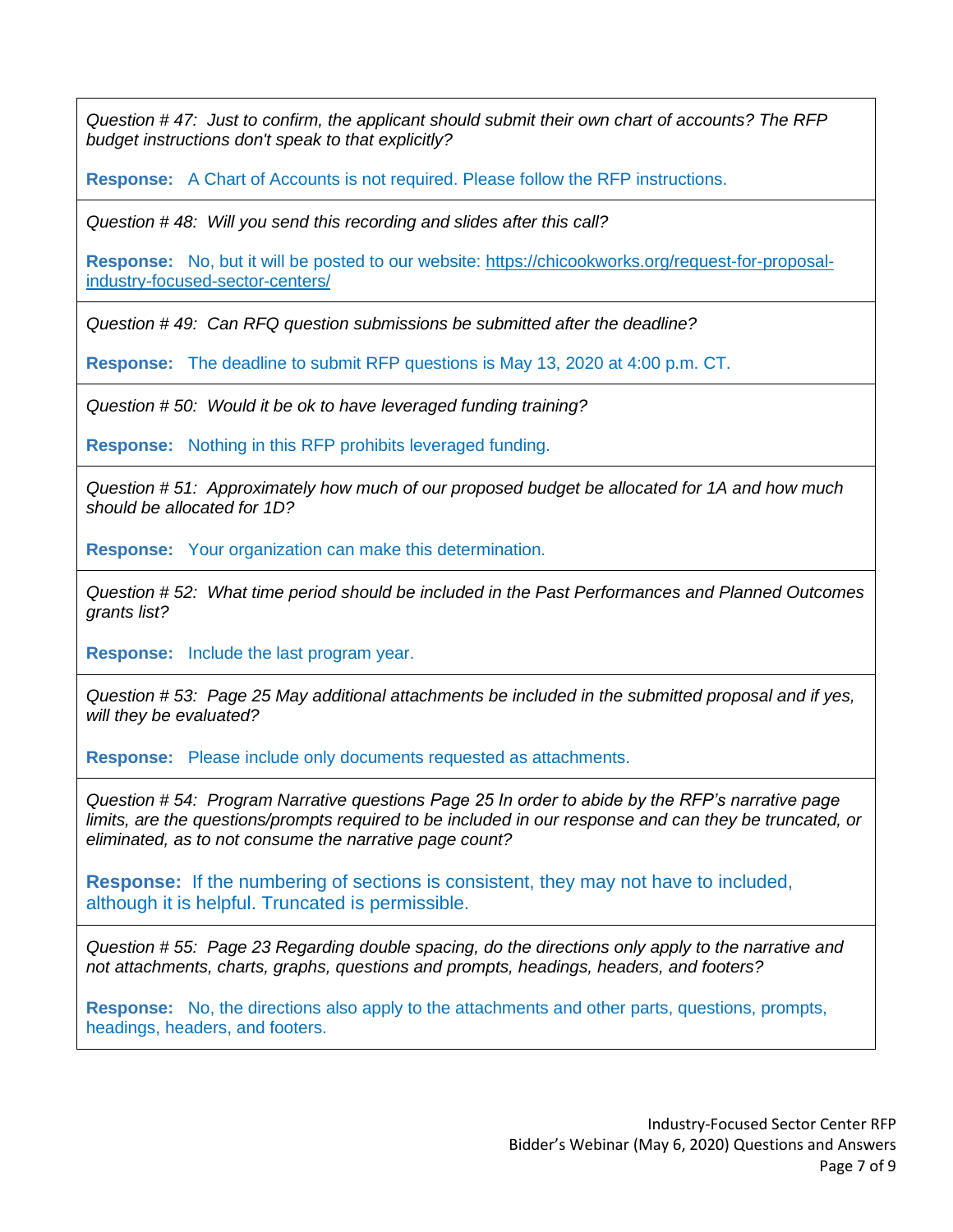*Question # 56: Budget Summary Forms Page 29 and 24 On page 29, the RFP indicates that Budget Summary Forms are required in both the Program and Fiscal Responses, but the Fiscal Response Attachment 2 on page 24 does not list them. Are we to follow the attachment listing on page 24?* 

**Response:** Please follow the instructions in the RFP on page 24.

*Question # 57: Budget Narrative Form The Budget Narrative is requested in Attachment 1 – Program Attachment 2 – Fiscal (p.29 "Please include a copy of the proposed budget forms with the program response as well as with the fiscal responses."), AND as Attachment 3. Are we to submit this form in all three places?* 

**Response:** Please follow the instructions in the RFP on page 24.

*Question # 58: Fiscal Questionnaire Page 32 Is the Fiscal Questionnaire to be included in Attachment 2- Fiscal? It is not listed on page 24 but it is listed on page 32 and 37.*

**Response:** Yes, the Fiscal Questionnaire must be included as part of the proposal submission.

*Question # 59: Sector Center Checklist Is the Sector Center Checklist form to be returned in one of the Attachments, or is it to be returned separately? If included in the Attachments, which Attachment?* 

**Response:** Include the Sector Center Checklist form in Attachment 1.

*Question # 60: Sector Center Checklist Page 37 Is the Financial Narrative Response the same as the Fiscal Narrative Response?*

**Response:** Yes, the Financial Narrative Response is the same as the Fiscal Narrative.

*Question # 61: When proposing the number of on-the-job training projects, should we be thinking in terms of proposed agreements or actual placements?*

**Response:** Proposed agreements.

*Question # 62: If an employee is laid off due to COVID, collects unemployment, and then is re-hired and provided new training and revised job duties, would that be considered a new hire?*

**Response:** Yes; in the specific example provided it is considered a new hire. WIOA requires that all relevant documentation be made available to support the layoff and rehire.

*Question # 63: Page 7 of the RFP states, "The Partnership provides services to thousands of individuals every year. The Partnership's network of more than 50 community-based organizations, 10 American Job Centers, and sector-driven workforce centers serve 132 municipalities. An overview of the population served in the last program year is provided (see Attachment F)," but an Attachment F does not seem to be included. Could you kindly direct us to where we might locate that information?*

**Response:** The information can be found here:<https://chicookworks.org/research/>